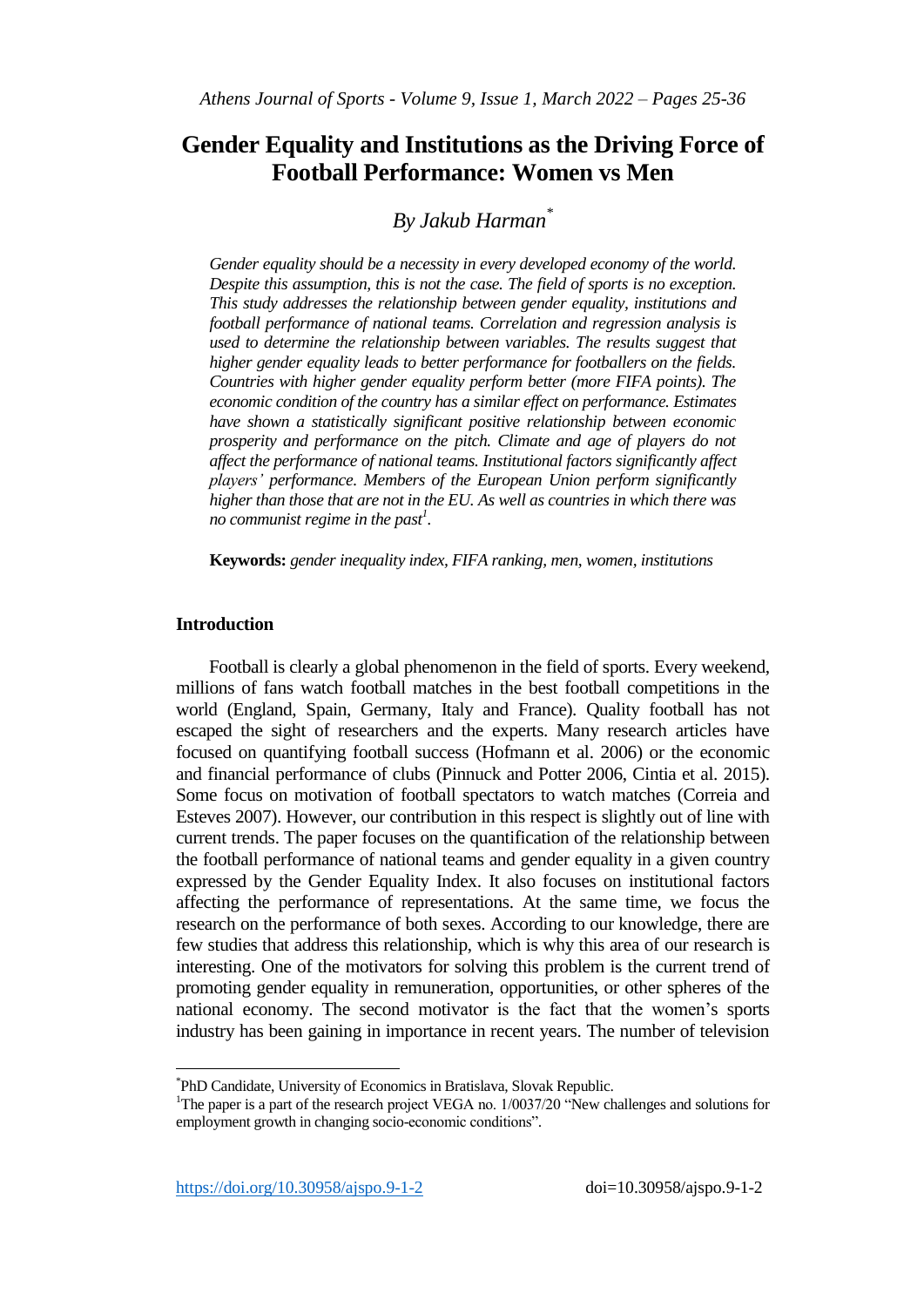broadcasts that cover women's football is increasing significantly. This inextricably leads to an increase in the economic importance of the sector.

## **Literature Review**

A study by Hoffman et al. (2002) is considered a pioneering study of football performance and socio-economic indicators. Their results show that economic, demographic, cultural and climatic factors are important. The authors have revealed inverted U-shaped relationships in the case of the country's climate and economic prosperity. Similarly, population and Latin origin play an important role.

In the relationship between institutional security and football performance, Houston and Wilson (2002) focused on 179 countries and their membership in FIFA measured by the number of years in the organization. The results of their study suggest that membership in FIFA has a positive effect on the performance of individual teams. Performance is also positively correlated with the country's wealth but diminishing economies of scale are emerging.

The study by Hoffmann et al. (2006) is one of the most important in the field. The authors use data from 88 countries for 2002 for women's international football performance and compare it with the performance of their male colleagues. They also include variables of political and gender inequality, namely the income ratio of women and men. Their findings showed that economic and demographic factors have the same effect on the game of men and women, while the effects of political and cultural factors differ. The findings of their study were later criticized.

Macmillan and Smith (2007) identified statistical discrepancies in the pioneering work of Hoffman et al. (2002), including selection bias and number of outliers. The authors therefore added more than 100 observations to the sample and estimated the data as cross-sectional for 2,000. Their results confirmed doubts about the results of Hoffman et al. (2002) whether the country is of Latin origin or not. The authors also identified several new variables affecting football performance.

Leeds and Markova Leeds (2009) argue that football success can be measured in two ways: by measuring a national team's success over time (dynamic approach) or by the number of FIFA points a nation has at a particular point (static approach). The authors concluded that the stronger the country's domestic league, the stronger the national team. Investing in the domestic league is therefore one of the ways to improve the performance of the national team.

Berlinschi et al. (2013) made an estimate for 202 countries for 2010, taking into account FIFA points and FIFA assessments. The authors examine the impact of the migration of professional footballers on their countries of origin. They found that the migration of international football players is improving performance, especially in countries with lower quality domestic leagues.

Jacobs (2014) studies the determinants of women's international football performance. This study uses data from 2006 for 139 FIFA member countries. In the models, the authors check variables for economic factors, gender equality, talent, climate, as well as political and cultural factors. The author shows that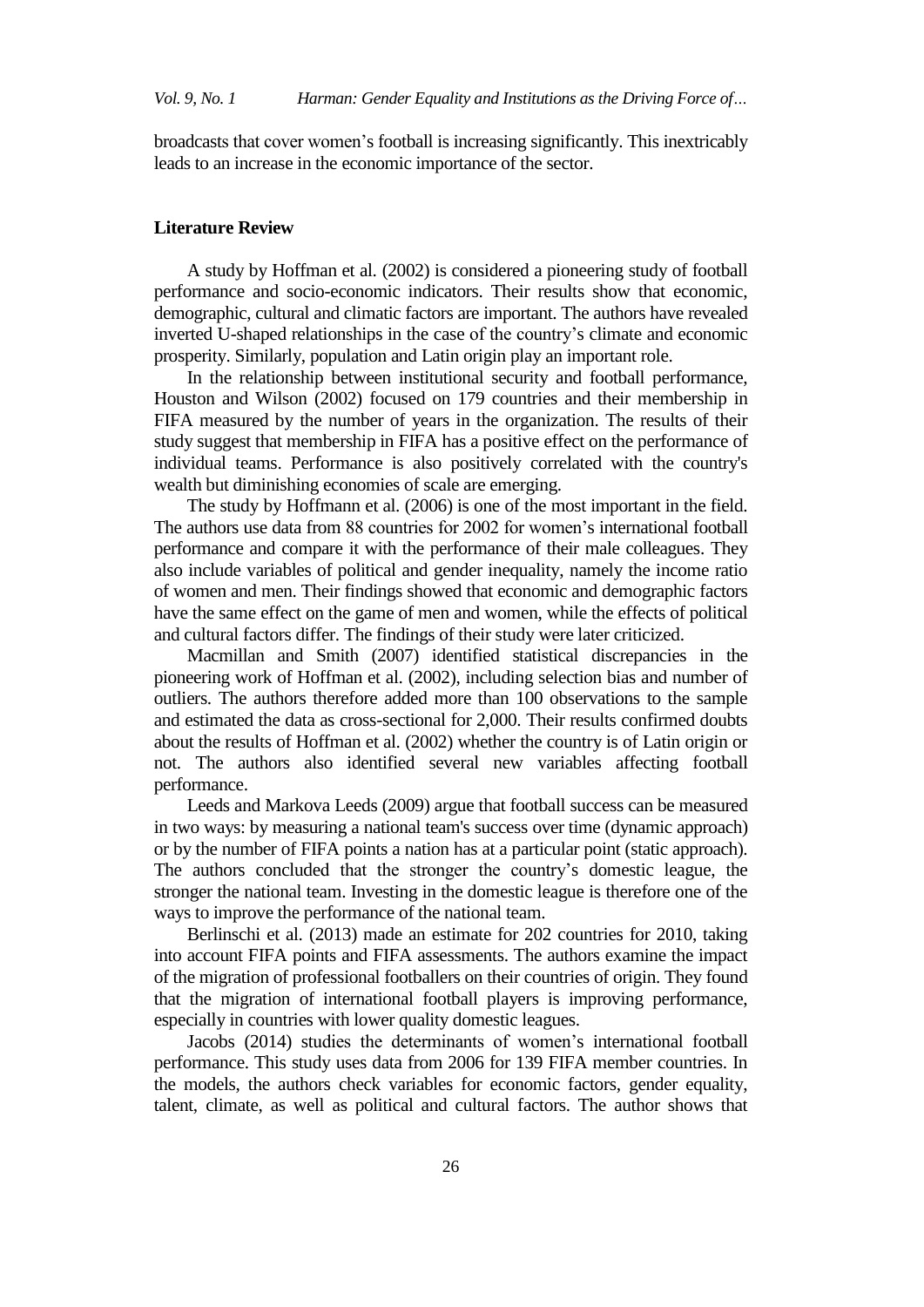dedicated management and training are key predictors of successful football countries.

#### **Methodology**

The paper deals with the relationship between the performance of football teams and gender equality measured by the Gender Inequality Index as well as other socio-economic or institutional factors. The data collected cover 51 countries (Europe, the Caucasus and Kazakhstan) for 2019. The data sources are from publicly available statistical databases of  $FIFA^2$ , the World Bank<sup>3</sup>, TransferMarkt<sup>4</sup> and the United Nations Development Program<sup>5</sup>. Table 1 provides a descriptive statistics of observed variables. Women have reached more points than men on average. The standard deviation is also higher for women, which means that the variation in team quality is higher for women than for men. About half of the countries are members of the European Union and a similar number had a communist regime in the past.

|                | <b>Mean</b> | Sd. Dev.  | Min      | <b>Max</b> | Exp.<br><b>Effect</b> |
|----------------|-------------|-----------|----------|------------|-----------------------|
| Women          | 1524.975    | 315.23    | 749      | 2088.72    |                       |
| Men            | 1413.532    | 211.347   | 940.3    | 1832.33    |                       |
| GDPpc          | 30016.645   | 24429.451 | 3115.861 | 107457.99  | $^{+}$                |
| Temperature    | 8.908       | 4.406     | $-5.1$   | 19.2       | $+/-$                 |
| EU             | 0.529       | 0.504     | $\theta$ |            | $+$                   |
| Post_Communist | 0.471       | 0.504     | $\theta$ |            |                       |
| Age (Male)     | 26.806      | 0.81      | 25.2     | 28.4       | $+$                   |
| Age (Female)   | 24.291      | 1.599     | 20.643   | 27.667     | $^{+}$                |
| GII            | 0.143       | 0.083     | 0.025    | 0.331      | -                     |

**Table 1.** *Descriptive Statistics*

From a methodological point of view, the paper uses correlation and regression analysis. We estimate the linear function for football performances represented by the number of points in the FIFA ranking. In the case of the relationship, we estimate the equation in the form:

$$
Y_i = \beta_0 + \beta_1 G II_i + \beta_2 \log_G D P p c_i + \beta_3 T emperature_i + \beta_4 Age_i + \beta_4 Age_i^2
$$
  
+  $\varepsilon_i$  (1)

 $\overline{a}$ 

 $^{2}$ Available at: < https://www.fifa.com/fifa-world-ranking>.

 $3$ Available at: < https://data.worldbank.org/>.

<sup>4</sup>Available at: < www.transfermarkt.com>.

<sup>5</sup>Available at: < http://hdr.undp.org/en/content/gender-inequality-index-gii>.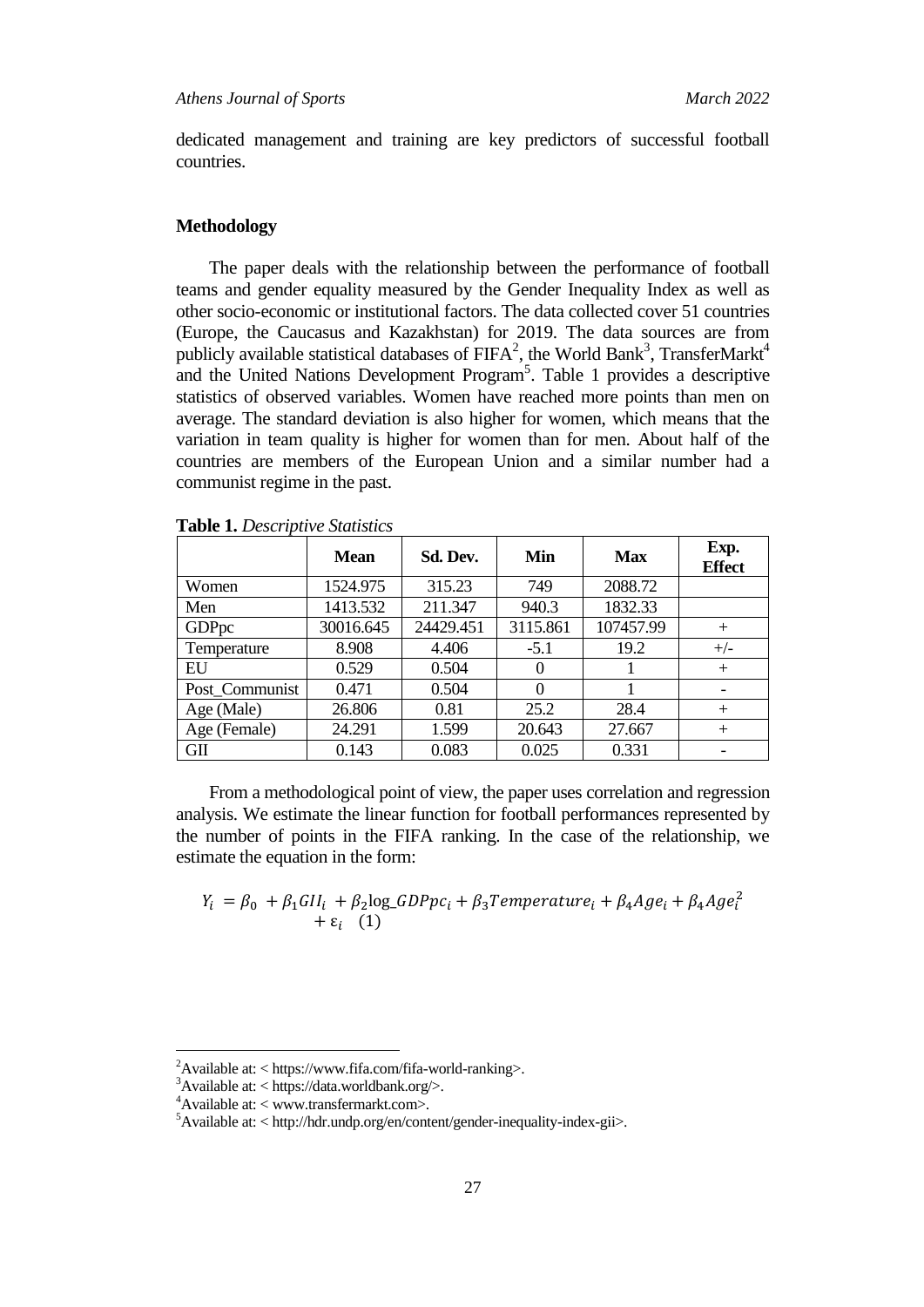Where:

- $\bullet$  Y<sub>i</sub> is the FIFA ranking of the men's and women's national teams in country i.
- $\bullet$  GII<sub>i</sub> is the Gender Inequality Index in country i.
- GDPpc<sub>i</sub> is the gross domestic product per capita in country i.
- Temperature<sub>i</sub> is a variable that takes into account the climate and the outside temperature in country i.
- Age<sub>i</sub> is the average age of the national teams in country i.
- $\bullet$   $\epsilon_i$  is an error term.

One of the goals of the paper is to quantify the institutional implications for the football performance of national teams. We estimate this relationship by the following equation:

 $Y_i = \beta_0 + \beta_1 EU_i + \beta_2 Post\_Communist_i + \beta_3 EU * Post\_Communist_i + \varepsilon_i$  (2)

Where:

- $\bullet$  Y<sub>i</sub> is the FIFA ranking of the men's and women's national teams in country i.
- $\bullet$  EU<sub>i</sub> is a dummy variable expressing whether a country is in the European Union or not.
- Post\_Communist<sub>i</sub> is a dummy variable expressing whether there was a communist regime in the country in the past or not.
- EU\*Post\_Communist<sub>i</sub> is an interaction variable that takes into account whether the country was communist and is currently part of the European Union.
- $\epsilon_i$  is an error term.

The Gender Inequality Index measures gender inequalities in three important aspects of human development - reproductive health, as measured by maternal mortality rates and adolescent birth rates; empowerment measured by the proportion of parliamentary seats occupied by women and the proportion of adult women and men aged 25 and over with at least some secondary education; and economic status, expressed as labor market participation and measured by the labor force participation rate of the female and male population aged 15 and over (UNDP). The higher the GII value, the greater the inequalities between women and men and the greater the loss to human development. The GII value ranges between 0 and 1, with 0 being 0% inequality, which means that women are treated the same as men, and 1 is 100% inequality, which means that women are doing poorly compared to men. In the case of the impact of the index on football performance, we assume that gender equality will have a positive effect on the quality of their performance. This gives hypothesis 1.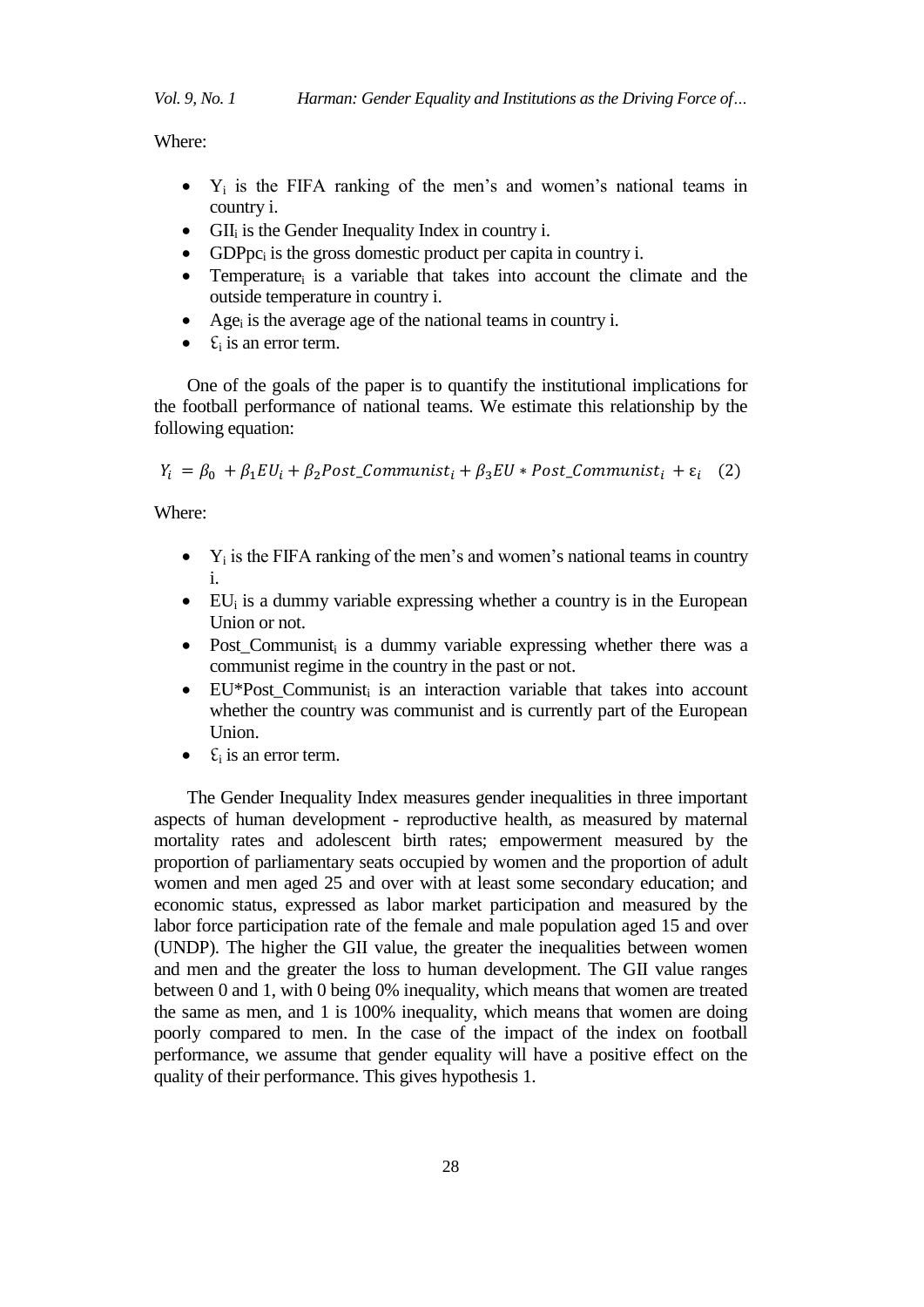## *Athens Journal of Sports March 2022*

H1: Gender equality has a positive effect on the football performance of national teams.

The economic situation of countries is captured using the variable GDPpc, which expresses the gross domestic product per capita in the country. We assume that higher income in the country will mean better infrastructure, better stadiums, better training facilities for players and higher quality coaches. For this reason, we assume that the relationship between performance and income will be positive.

H2: Income per capita has a positive effect on the football performance of national teams.

The right "operating" temperature during a football match can have a significant effect on the performance on the field. The literature indicates that the true temperature is approximately 14 degrees Celsius (Hoffmann et al. 2006). Therefore, we use variable Temperature, which takes into account the average air temperature in the country. The variable is centered at 14 degrees Celsius, which means that its values represent a deviation from this value.

H3: The air temperature in the country affects the performance on the field.

We believe that the age of the players will have a significant impact on the performance of the team. With older age, very important football experience and wisdom are brought to the team. Combined with youthful predation, the experience of older players is an important aspect of national team performance. However, the assumption is that the performance of players decreases from a certain age, because they are no longer able to keep up with their younger colleagues. For this reason, the age squared is also incorporated into the function.

H4: Age has a positive effect on team performance.

Institutional factors play an important role and are among the most important factors influencing the sporting situation in the country. Institutional factors include, for example, sports infrastructure, the quality of stadiums, lawns, training facilities or the bureaucratic burden on players during transfers and many others. We assume, for example, that the bureaucratic burden on players is significantly lower in the event of a transfer within the European Union, which means that players from "weaker football leagues" can also get into the top leagues more easily than players from third countries. Similarly, we assume that countries that used to have a communist regime have infrastructure built at a lower level, and therefore the quality of their results will be lower.

H5: EU countries perform better than non-EU countries. H6: Post-communist countries perform weaker than Western countries.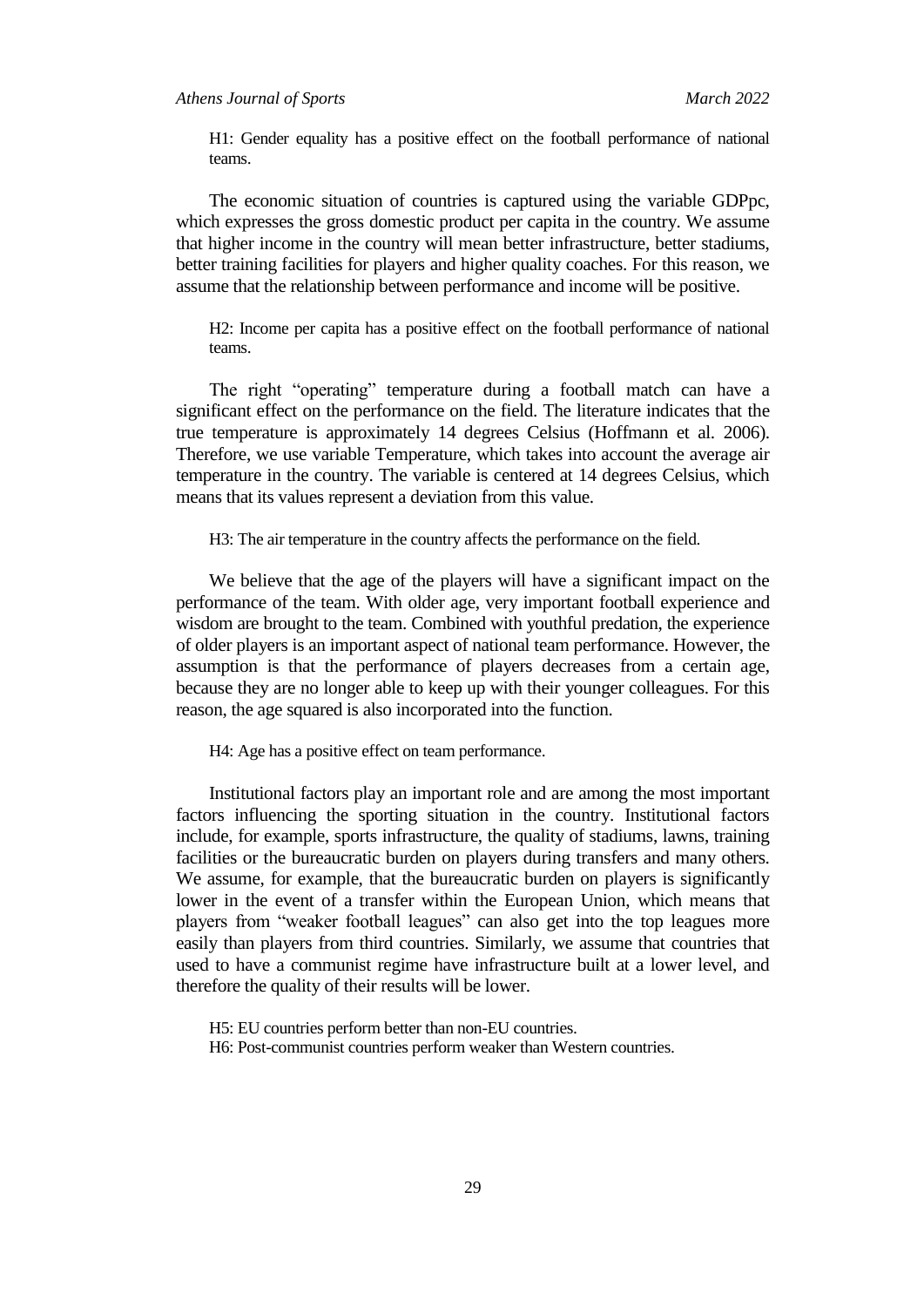*Vol. 9, No. 1 Harman: Gender Equality and Institutions as the Driving Force of…*

## **Results**

The aim of the paper is to identify the relationship between the football performance of national teams and gender equality and institutional factors in the country.





*Source:* FIFA, own calculations.



**Figure 2.** *FIFA Points Density (Women)*

*Source:* FIFA, own calculations.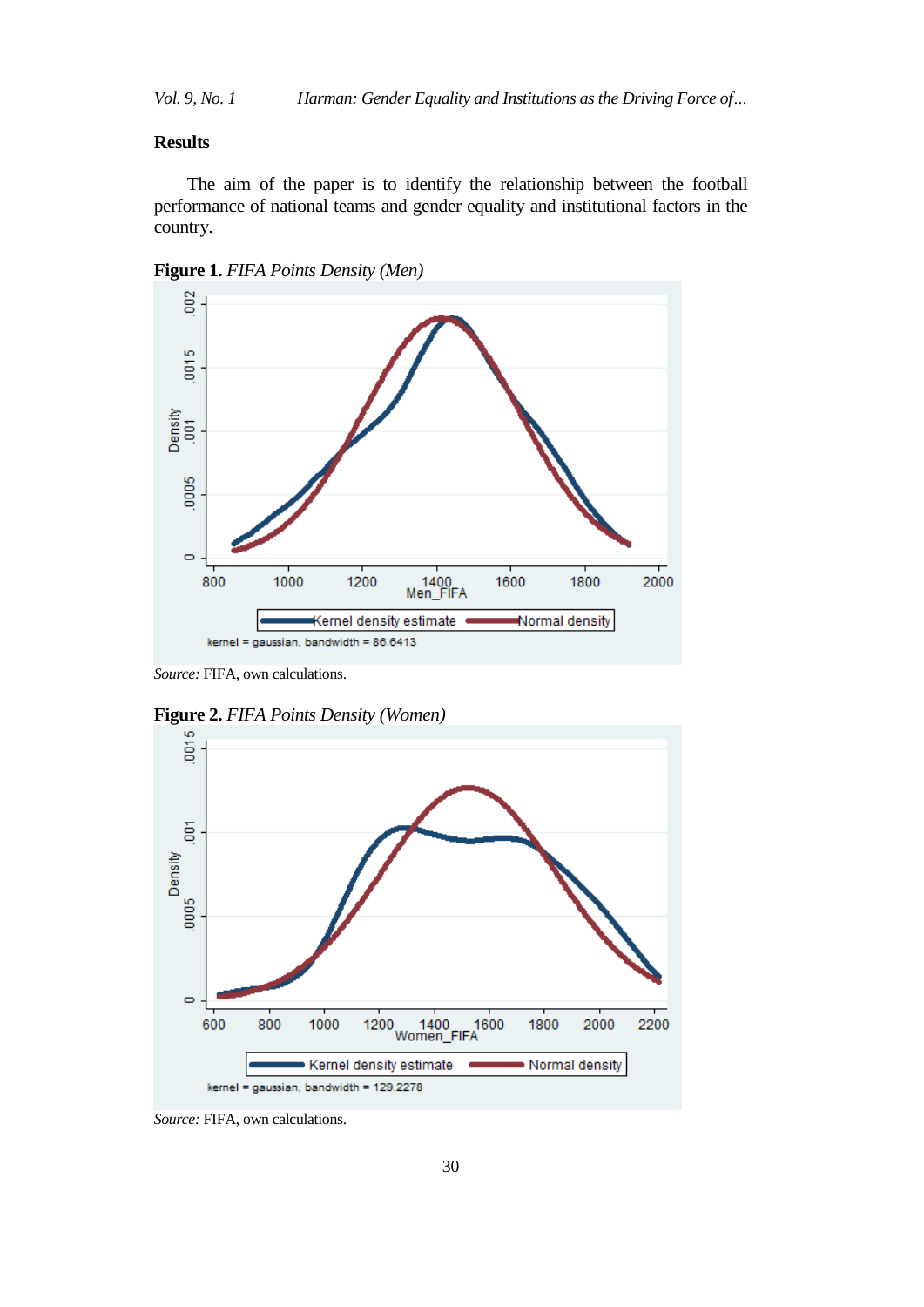Figures 1 and 2 provide an insight into the density distribution of FIFA points by gender. The distribution of men's points is very similar to the normal distribution. This indicates a high level of competition between the teams and only a few outliers who have a small/large deviation compared to the average. In the case of women, we see a slight bevel to the left. This means that there are several teams with a low number of points in the selection. These teams are therefore weaker than the rest of the selection. It also suggests greater variation in data and inequalities in the quality of women's football teams as opposed to men, where greater equality prevails.

Figure 3 shows the relationship between the FIFA points achieved by national teams by gender and the Gender Inequality Index. We assume that the relationship between these variables is negative. We know that higher index values mean higher gender inequality and, according to the graph, lead to lower FIFA points. Inequalities therefore negatively affect the quality of football players' performance for both sexes. This relationship is stronger for women than for men.



**Figure 3.** *Scatter FIFA-GII*

*Source:* FIFA, World Bank, own calculations.

Figure 4 provides an insight into the relationship between football performance and the country's economic prosperity in terms of gross domestic product per capita. We can see from the graph that the variables are positively correlated. Higher per capita income leads to better results. We assume that countries with a higher gross domestic product will have a better sports infrastructure (stadiums, training grounds, availability of sports grounds, etc.). Consequently, the results on the field are better than in the case of countries with worse economic conditions. The relationship is stronger for women.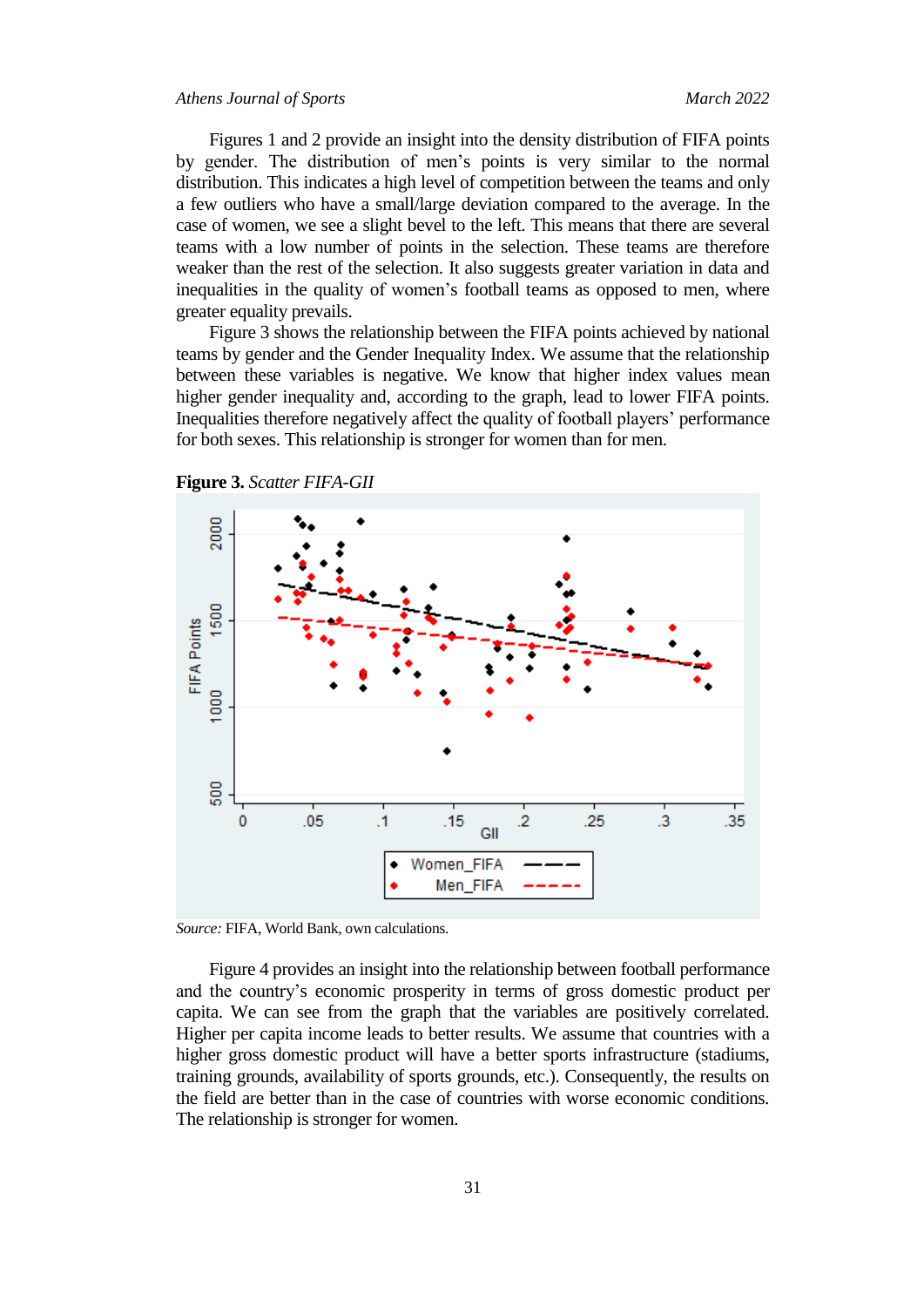

**Figure 4.** *Scatter FIFA-GDP per Capita* 

*Source:* FIFA, World Bank, own calculations.

Table 2 shows the individual correlation coefficients between the observed variables. The p-value is given in parentheses. The main interest is lines 3 and 4, which show the coefficients between gender inequality and per capita income. There is a negative statistically significant relationship between the gender inequality index and football performance, which supports our hypothesis. In the case of the economic situation in the country and football performance, there is a positive statistically significant correlation. Membership in the European Union also positively correlates with the results of national teams. In countries where the communist regime was in the past, the correlation is negative and statistically significant.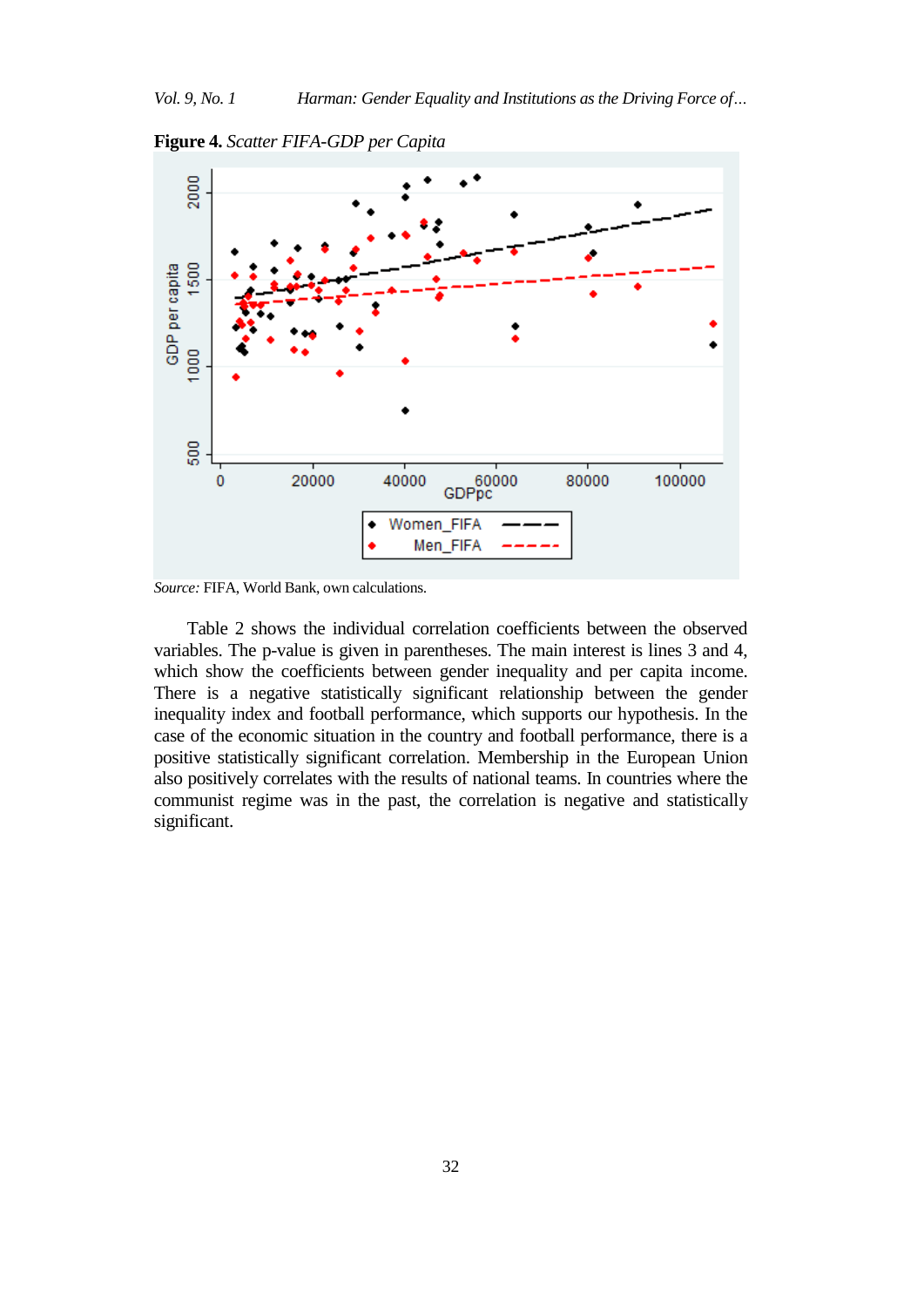|             | (1)         | (2)         | (3)         | (4)                 | (5)      | (6)      | (7)       | (8)        | (9)        | (10)  |
|-------------|-------------|-------------|-------------|---------------------|----------|----------|-----------|------------|------------|-------|
| $(1)$ Women | 1.000       |             |             |                     |          |          |           |            |            |       |
|             |             |             |             |                     |          |          |           |            |            |       |
| $(2)$ Men   | $0.826***$  | 1.000       |             |                     |          |          |           |            |            |       |
|             | (0.000)     |             |             |                     |          |          |           |            |            |       |
| $(3)$ GDPpc | $0.463***$  | $0.334**$   | 1.000       |                     |          |          |           |            |            |       |
|             | (0.001)     | (0.017)     |             |                     |          |          |           |            |            |       |
| $(4)$ GII   | $-0.420***$ | $-0.358***$ | $-0.594***$ | 1.000               |          |          |           |            |            |       |
|             | (0.002)     | (0.010)     | (0.000)     |                     |          |          |           |            |            |       |
| (5)         | $-0.212$    | $-0.022$    | $-0.091$    | 0.043               | 1.000    |          |           |            |            |       |
| Temperature |             |             |             |                     |          |          |           |            |            |       |
|             | (0.135)     | (0.878)     | (0.527)     | (0.762)             |          |          |           |            |            |       |
| $(6)$ Age   | $-0.088$    | $-0.015$    | $-0.046$    | $-0.099$            | $-0.167$ | 1.000    |           |            |            |       |
| (Male)      |             |             |             |                     |          |          |           |            |            |       |
|             | (0.541)     | (0.919)     | (0.749)     | (0.487)             | (0.243)  |          |           |            |            |       |
| $(7)$ Age   | $0.623***$  | $0.503***$  | $0.421***$  | $-0.179$            | $-0.217$ | $-0.027$ | 1.000     |            |            |       |
| (Female)    |             |             |             |                     |          |          |           |            |            |       |
|             | (0.000)     | (0.000)     | (0.002)     | (0.209)             | (0.126)  | (0.850)  |           |            |            |       |
| $(8)$ EU    | $0.252*$    | $0.244*$    | 0.388***    |                     | 0.144    | $-0.032$ | 0.190     | 1.000      |            |       |
|             |             |             |             | $0.473**$<br>$\ast$ |          |          |           |            |            |       |
|             |             |             |             |                     |          |          |           |            |            |       |
|             | (0.075)     | (0.084)     | (0.005)     | (0.000)             | (0.312)  | (0.822)  | (0.182)   |            |            |       |
| (9)         | $-0.425***$ | $-0.348**$  | $-0.806***$ | $0.417**$<br>$\ast$ | $-0.197$ | 0.062    | $-0.473*$ | $-0.134$   | 1.000      |       |
| Post_Comm   |             |             |             |                     |          |          |           |            |            |       |
|             | (0.002)     | (0.012)     | (0.000)     | (0.002)             | (0.167)  | (0.667)  | (0.000)   | (0.348)    |            |       |
| (10)        | $-0.155$    | $-0.107$    | $-0.122$    | 0.085               | $-0.109$ | $-0.040$ | $-0.203$  | $0.494***$ | $0.556***$ | 1.000 |
| EU*Comm     |             |             |             |                     |          |          |           |            |            |       |
|             | (0.278)     | (0.455)     | (0.395)     | (0.552)             | (0.446)  | (0.783)  | (0.154)   | (0.000)    | (0.000)    |       |
|             |             |             |             |                     |          |          |           |            |            |       |

**Table 2.** *Correlation Matrix*

\*\*\* p<0.01, \*\* p<0.05, \* p<0.1.

In Table 3 we find the core of the analysis, which is an estimate of the linear function. The table shows 4 models, 2 for women and 2 for men. Model (1) estimates the relationship between the results of women's representation and the Gender Inequality Index, which is negative and statistically significant. However, since the index can only reach values between 0 and 1, the interpretation of the estimated coefficients only makes sense if they are divided by 10. According to model (1), we argue that increasing the GII by 0.1 unit would reduce women's performance by 180.11 FIFA points. This suggests that gender equality has a positive impact on the performance of women's teams, as higher GII values represent higher inequality. A similar result was confirmed in model (2). It is extended by other variables, of which only the indicator of economic prosperity - GDPpc - is statistically significant. An economic increase of 1% has a positive effect on football performance by an average of 118.55 points. The climate and age of footballers are insignificant and therefore do not play a role. Models (3) and (4) estimate the equation for the performance of men's national teams. The results reveal that the effect of increasing gender equality is significantly lower for men, even insignificant in model (4). Age and weather play no role in men's performance either. However, the country's economic prosperity is a major driver of national team performance. Richer countries perform better than poorer ones. GDPpc coefficients are statistically significant for both sexes.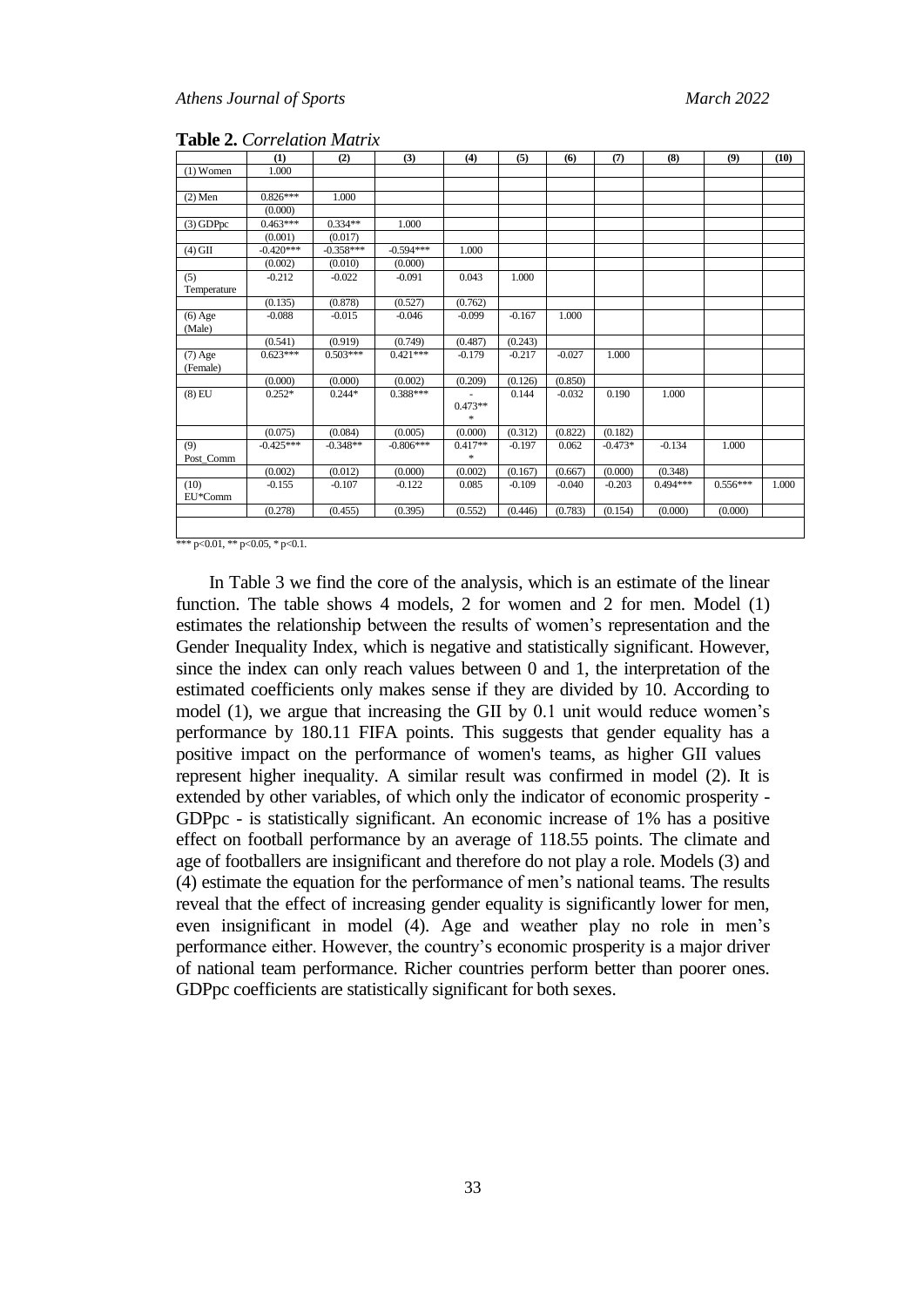|                         | (1)             | (2)             | (3)          | (4)            |
|-------------------------|-----------------|-----------------|--------------|----------------|
|                         | Women           | Women           | Men          | Men            |
| GII                     | $-1,801.102***$ | $-1,141.981***$ | -899.984***  | $-301.741$     |
|                         | (312.675)       | (311.281)       | (213.159)    | (338.956)      |
| GDPpc (log)             |                 | 118.550***      |              | 97.576***      |
|                         |                 | (39.777)        |              | (33.377)       |
| Temperature             |                 | $-1.990$        |              | 2.415          |
|                         |                 | (3.960)         |              | (3.807)        |
| Age (Female)            |                 | 603.694         |              |                |
|                         |                 | (613.429)       |              |                |
| $Age2$ (Female)         |                 | $-10.307$       |              |                |
|                         |                 | (12.335)        |              |                |
| Age (Male)              |                 |                 |              | 821.370        |
|                         |                 |                 |              | (1,974.038)    |
| Age <sup>2</sup> (Male) |                 |                 |              | $-15.433$      |
|                         |                 |                 |              | (36.878)       |
| Constant                | 2,021.563***    | $-7,927.044$    | 1,694.188*** | $-10,277.096$  |
|                         | (57.284)        | (7,448.060)     | (38.861)     | (26, 504, 477) |
|                         |                 |                 |              |                |
| Observations            | 51              | 51              | 51           | 51             |
| R-squared               | 0.404           | 0.706           | 0.267        | 0.406          |

| <b>Table 3. Regression Analysis</b> |  |
|-------------------------------------|--|
|-------------------------------------|--|

Standard errors in parentheses; Weighted by country population.

\*\*\* p<0.01, \*\* p<0.05, \* p<0.1.

One of the subjects of interest is the influence of institutions on the football performance of national teams. Table 4 shows the results of the estimates of equation (2) by gender. The results show that countries that are members of the European Union achieve significantly higher FIFA scores than countries that are not. We attribute this phenomenon to the fact that the free labor market in the European Union allows players from EU countries to move freely between league competitions. For this reason, it is legislatively and bureaucratically easier for players to change their place of action and move to better competition, which further supports the growth of player performance. This effect is higher in women's football than in men's.

In the case of countries that have experienced a communist regime in the past, the presumption prevails that they will achieve lower results than countries in which there was no such regime. The results confirm this hypothesis. We assume that the post-communist countries have lower capital adequacy and thus the infrastructure, whether club or economic, is weaker compared to the countries of the West. This effect is more pronounced in men's football.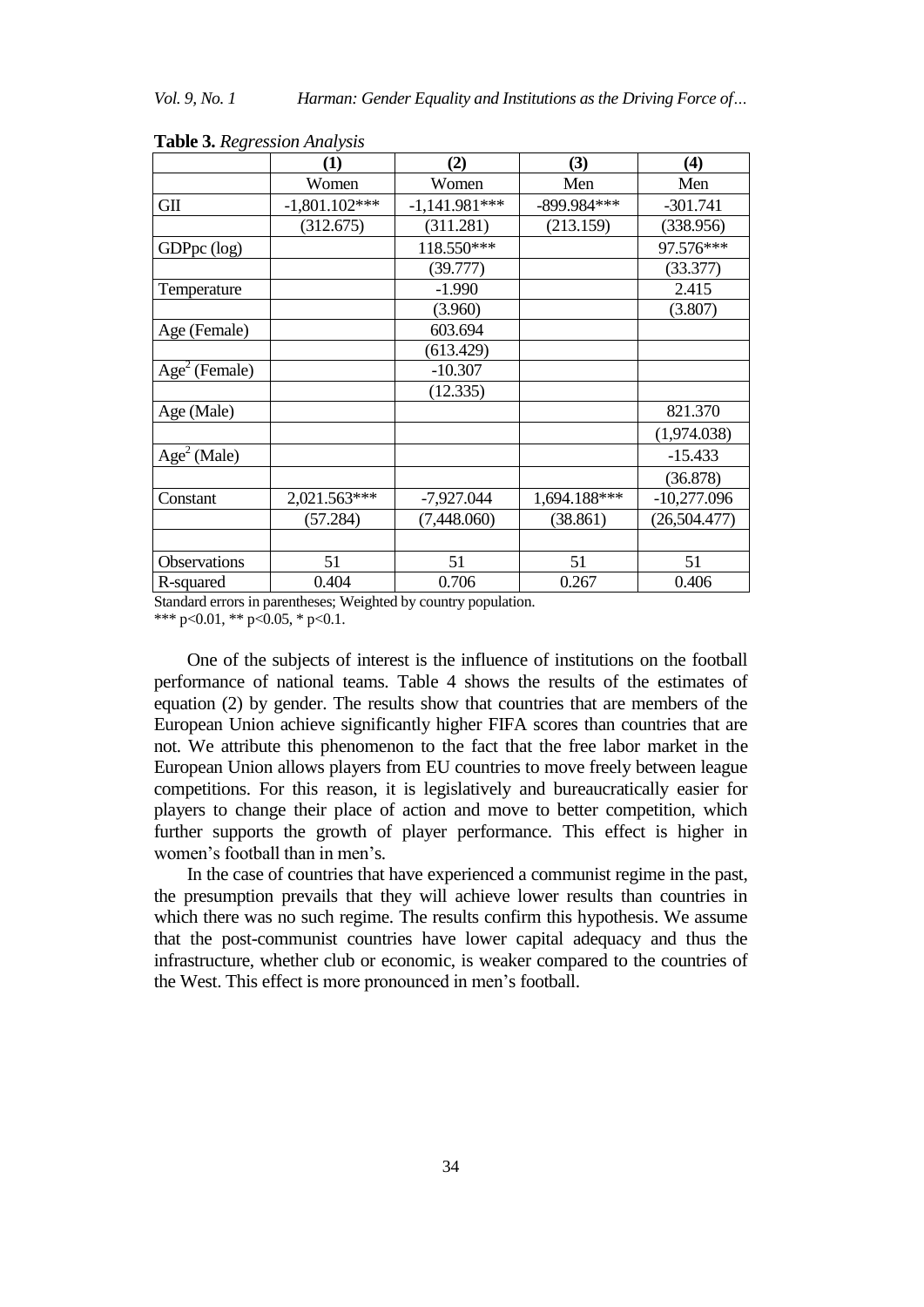|                     | (1)          | (2)          | (3)           | (4)          | (5)            | $\boldsymbol{\epsilon}$ |
|---------------------|--------------|--------------|---------------|--------------|----------------|-------------------------|
|                     | Women        | Women        | Women         | Men          | Men            | Men                     |
| EU                  | 244.762***   | 181.047***   | 325.126***    | 143.542***   | 86.610**       | 112.984**               |
|                     | (64.520)     | (66.011)     | (78.614)      | (40.578)     | (37.472)       | (47.625)                |
| Post Communist      |              | $-171.654**$ | $-12.238$     |              | $-162.216***$  | $-131.952**$            |
|                     |              | (67.019)     | (82.693)      |              | (38.295)       | (51.016)                |
| EU Communist        |              |              | $-368.331***$ |              |                | $-69.686$               |
|                     |              |              | (125.695)     |              |                | (77.414)                |
| Constant            | 1,610.520*** | 1,713.804*** | 1,617.883***  | 1,477.922*** | $1,571.523***$ | 1,554.061***            |
|                     | (45.969)     | (59.363)     | (64.144)      | (29.180)     | (33.481)       | (38.752)                |
|                     |              |              |               |              |                |                         |
| <b>Observations</b> | 51           | 51           | 51            | 51           | 51             | 51                      |
| R-squared           | 0.227        | 0.320        | 0.425         | 0.203        | 0.420          | 0.430                   |

**Table 4.** *Regression Analysis controlling for Institutions*

Standard errors in parentheses; Weighted by country population.

\*\*\* p<0.01, \*\* p<0.05, \* p<0.1.

Women's representations in countries that are members of the European Union and have had a communist regime in the past achieve, on average, significantly worse results than their counterparts. In the case of men, this effect has not been confirmed.

### **Conclusions**

Gender equality has long been considered an important pillar of the development of the nation and democracy. Therefore, it can be concluded that high gender inequality has a negative impact on economic growth as well as the socioeconomic attributes of society. In this paper, we deal with the impact of gender inequality on the performance of men's and women's football teams in an international forum. The results show that higher gender inequality significantly undermines both performances on the pitch for both sexes, which means that countries with higher gender equality perform better in football (H1 - accepted). The economic prosperity of the state, as expected, have a positive statistically significant effect on the results of national teams for both men and women. Countries with higher income levels and better economic as well as sports infrastructure perform better on football pitches (H2 - accepted). Climate and age of athletes, according to our estimates, do not have a significant impact on their performance (H3 and H4 - rejected).

On the contrary, institutional factors related to membership in the European Union have a significantly positive and statistically significant effect on the evaluation of FIFA points (H5 - accepted). This effect is higher in women's game than in men's. Countries in which there was a communist regime in the past achieve an average of 132-172 points less in the FIFA ranking compared to countries that have not experienced this regime, the countries of the West (H6 accepted). This effect is only significant for men. It is interesting to note that women's football teams in countries in the European Union and in which the communist regime was in the past achieve an average of almost 370 points less than their counterparts. In the case of men, this effect is insignificant.